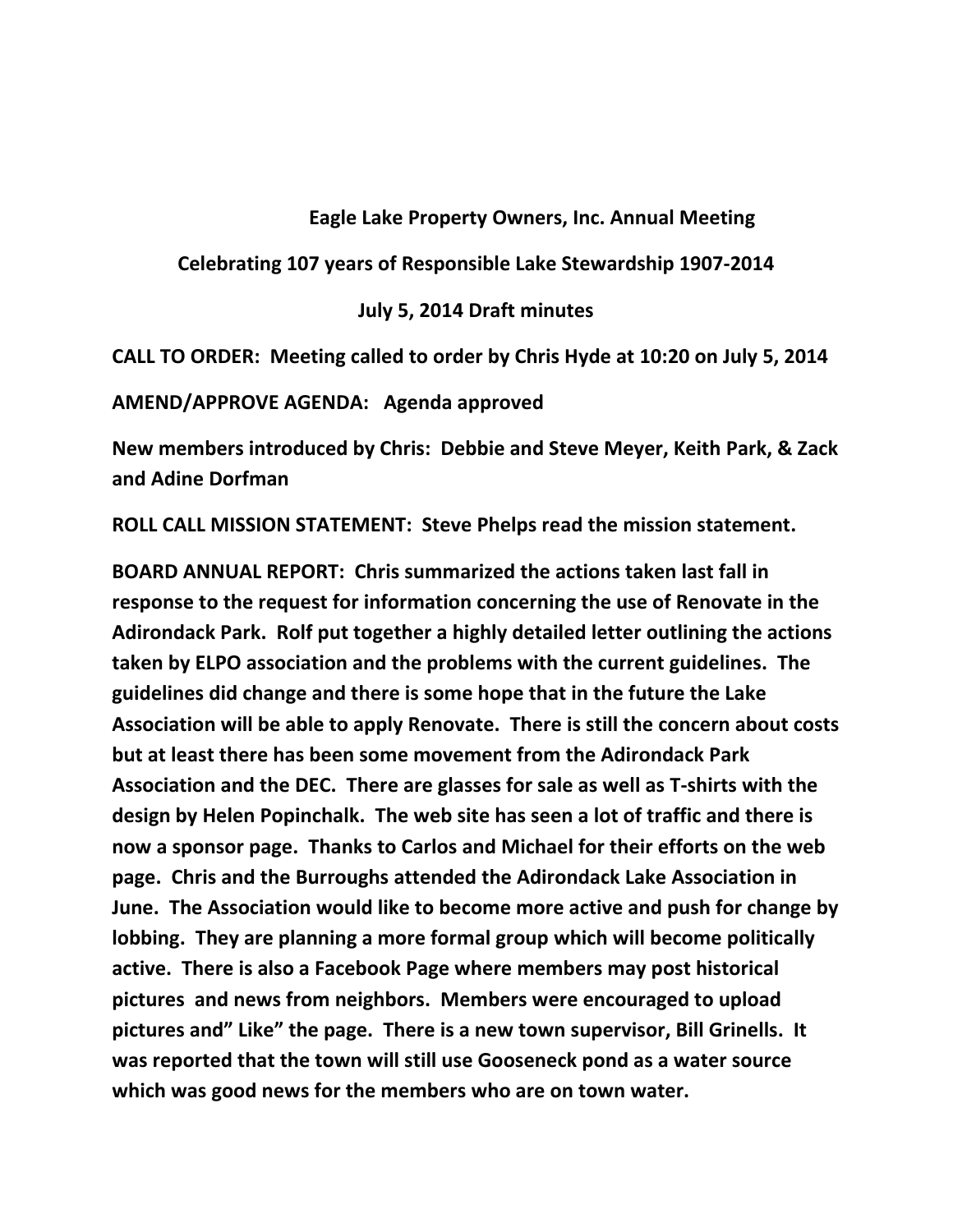**REVIEW/APPROVE ANNUAL MEETING MINUTES: Minutes of the 2013 meeting were read by Mary Loose. There was one minor correction. The Eagle Lake mentioned by National Geographic was our Eagle Lake. Peter Popinchalk had the National Geographic with him and he showed the members the article. Minutes approved.** 

**NOMINATIONS AND ELECTIONS: Chris Hyde as President, Steve Phelps as Vice President, Rolf Tiedemann as Treasurer, Jeff Becker had resigned during the year and Rolf was filling in the post until the meeting and Mary Loose resigned as secretary. The post of secretary remains open and it is hoped that someone will volunteer during the course of the year. There was a motion to reduce the Board Members from nine to seven. Motion passed. Motioned made to accept the slate. Secretary passed one unanimous ballot.** 

**TREASURER'S REPORT: Rolf Tiedemann gave the report which is on the web site. Motion to approved/ passed.**

**MEMBERSHIP REPORT: Membership remains about the same. There are 48 members, three associate members and three business memberships. There is room for growth since there at least eighty Lake property owners.**

**ADOPT-A-HIGHWAY AND NEIGHBORHOOD WATCH: Tonya Condon collected over 60 pounds of trash from the highway. Members were encouraged to help with the collection. A special thanks to Tonya and Todd for their efforts and we trust they will continue in this all important task.**

**FISH STOCKING: Andy Belkevich reported that there were 400 brown trout. The number was reduced from last year since there were two stockings the preceding year. Unfortunately the Loons eat a lot so it is not always so easy to catch fish.**

**WATER QUALITY: Rolf and Dianne Tiedemann have assumed the responsibility of reported to CSLAP. Water quality remains stable. Full report on the web site.**